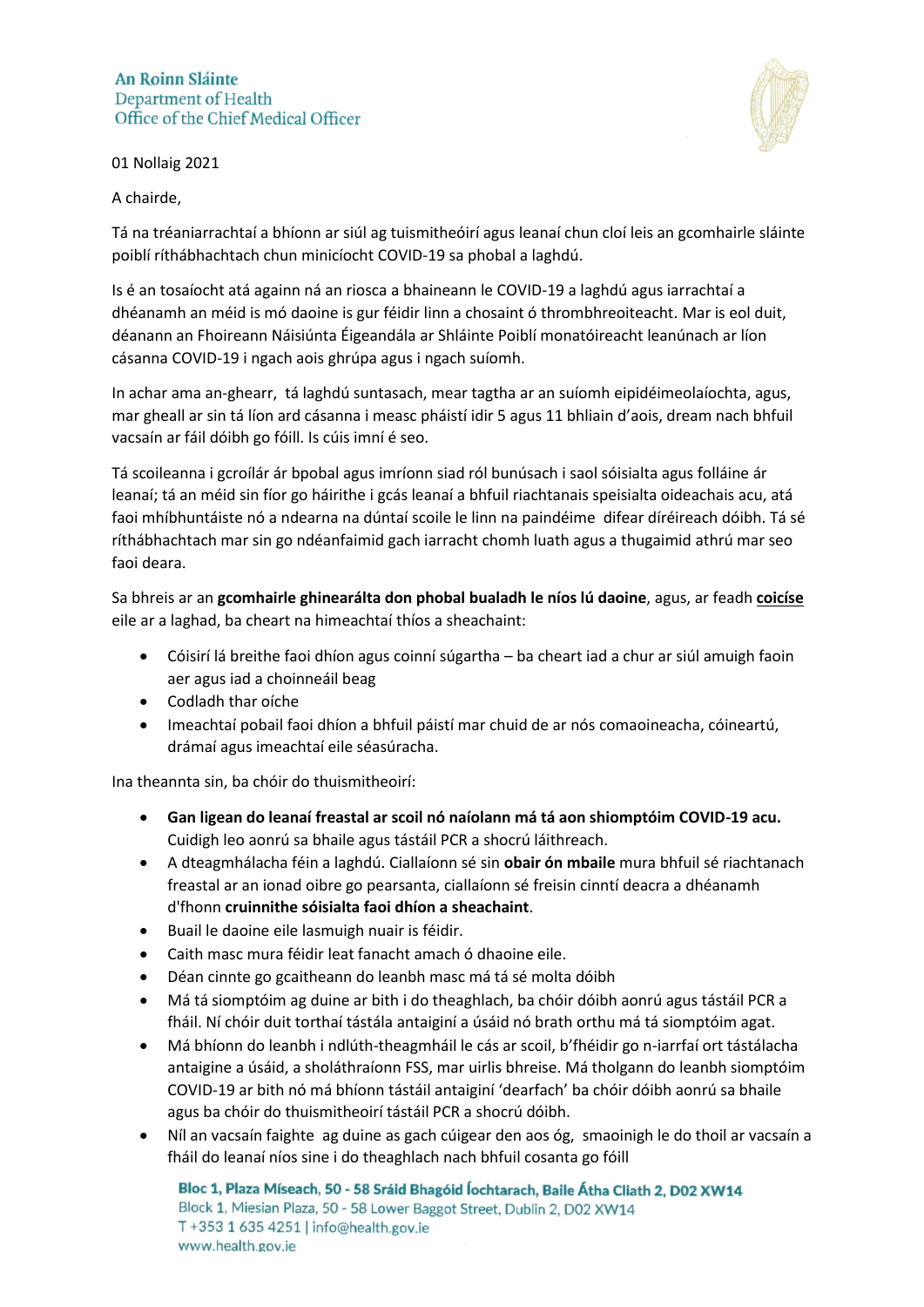# **An Roinn Sláinte** Department of Health Office of the Chief Medical Officer



Tuigim nach bhfuil éinne againn ag súil leis na bearta seo, ach go háirithe ag an am seo den bhliain. Is ualach breise é, go háirithe dóibh siúd a bhfuil teaghlaigh óga acu, i ndiaidh tréimhse andúshlánach.

Ach, é sin ráite, tá ról lárnach le himirt ag tuismitheoirí maidir le tras-seoladh laistigh agus idir theaghlaigh a laghdú. Ag an am seo den bhliain, is minic a bhíonn siomptóim riospráide ag leanaí óga, agus tá a fhios againn go n-éiríonn sé níos deacra aonrú agus tástálacha PCR a shocrú arís agus arís eile. Ach is beart riachtanach é seo chun teaghlaigh agus an pobal i gcoitinne a chosaint.

Agus minicíocht COVID-19 chomh hard is atá sé faoi láthair, ciallaíonn sé go ndéantar fórsa an ionfhabhtaithe a bhrú síos tríd an daonra nach bhfuil vacsaín faighte acu go fóill agus isteach inár leanaí óga neamh-vacsaínithe. Cé go bhfuil a fhios againn nach bhfaigheann an chuid is mó den aoisghrúpa seo ach leagan an-éadrom den ghalar má tholgann siad é, d'fhéadfadh líon beag díobh éirí an-tinn. Táim dóchasach, má leanaimid ar fad leis an iarracht mhór seo go ceann coicíse, is féidir linn minicíocht an víris a laghdú.

Tá sé molta ag NPHET, ar bhonn sealadach, go gcaithfidh páistí clúdaigh aghaidhe:

- atá 9 mbliana d'aois agus níos sine clúdaigh aghaidhe ar iompar poiblí, i miondíol, agus in áiteanna póiblí eile faoi dhíon mar atá éilithe faoi láthair ar dhaoine eile níos sine ná trí bliana déag d'aois agus
- atá i rang a trí agus níos airde sa bhunscoil clúdaigh aghaidhe (eiseofar treoir faoi seo chuig scoileanna ón Roinn Oideachais)

Déanfar an chomhairle seo a athbhreithniú ag NPHET i mí Feabhra 2022.

Ba mhaith liom a rá chomh maith, go bhfuil sár-jab á dhéanamh ag vacsaíní chun trombhreoiteacht agus galar a chosc i measc siúd atá vacsaínithe go hiomlán; is dea-scéal é seo, agus fáiltím roimh udarú an EMA i dtaobh vacsaíní do leanaí bunscoile (5-11 bliana). Táimid ag súil le comhairle ó NIAC maidir le seo go luath.

Mile buíochas as na hiarrachtaí atá ar siúl agat chun ár scoileanna agus ár bpobail a choimeád slán.

Is mise le meas,

Tony Rella

Dr Tony Holohan Príomh-Oifigeach Leighis

\_\_\_\_\_\_\_\_\_\_\_\_\_\_\_\_\_\_\_\_\_\_\_\_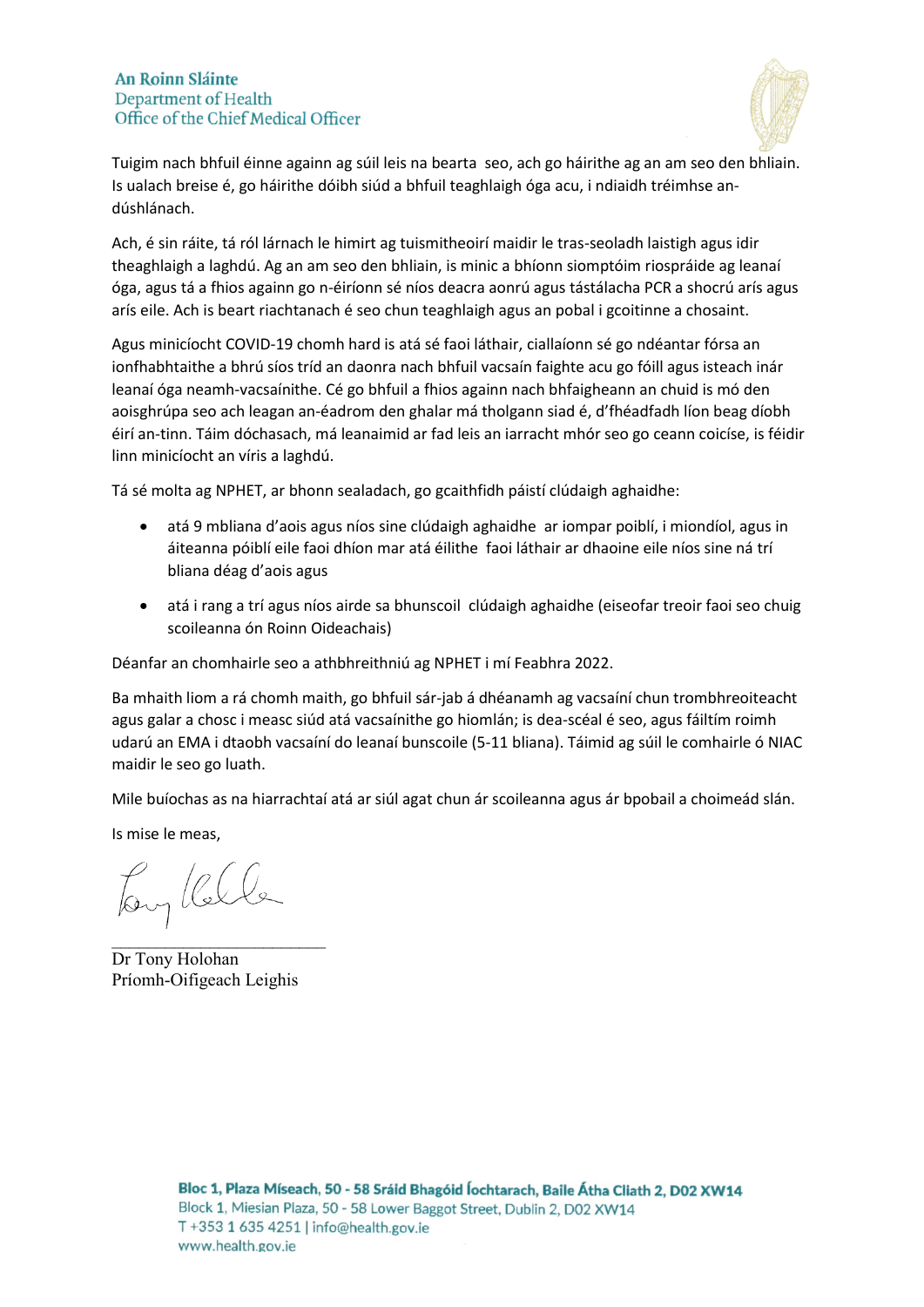

## **Cén fáth go bhfuil an Chomhairle Sláinte Poiblí ag Athrú?**

Tá na bearta atá á bhfógairt inniu i gcomhréir chun smacht a choinneáil ar an víreas, chun scaipeadh breise a chur faoi chois agus chun srianta breise a sheachaint.

Tá minicíocht COVID-19 ag an dara leibhéal ó thosaigh an phaindéim seo. Ní raibh sí chomh hard seo ó bhí an dara seachtain d'Eanáir ann i mbliana.

Ciallaíonn sé sin go bhfuil an oiread sin ionfhabhtaithe sa phobal go bhfuil sé deacair an víreas seo a sheachaint.

Tá sár-jab á dhéanamh ag vacsaíní chun trombhreoiteacht agus galar a chosc i measc siúd atá vacsaínithe go hiomlán; is dea-scéal é seo, agus táimid ag súil le nuashonrú ar vacsaíní do leanaí bunscoile (5-11 bliain) go luath ón EMA agus NIAC ina dhiaidh sin.

Tá 1 as gach 3 leanbh idir 12 agus 15 bliana d'aois fós le teacht chun cinn chun vacsaín a fháil, agus tá 1 as gach 5 idir 16 agus 18 fós le teacht chun cinn. Tá sé tábhachtach go dtiocfaidh duine ar bith atá incháilithe le haghaidh vacsaíne chun cinnchun é a fháil a luaithe is féidir.

Ciallaíonn sé, áfach, go ndéantar fórsa an ionfhabhtaithe a bhrú síos tríd an daonra atá incháilithe le haghaidh vacsaínithe agus isteach inár leanaí óga neamh-vacsaínithe.

Cé go bhfuil a fhios againn nach bhfaigheann an chuid is mó den aoisghrúpa seo ach leagan anéadrom den ghalar má tholgann siad é, d'fhéadfadh líon beag díobh éirí an-tinn.

#### **Cad í an chomhairle nuashonraithe do thuismitheoirí?**

Tá ról lárnach le himirt ag tuismitheoirí maidir le tras-sheoladh laistigh agus idir theaghlaigh a laghdú. Tá a fhios againn gur ualach breise é seo, go háirithe dóibh siúd a bhfuil teaghlaigh óga acu. Ag an am seo den bhliain, is minic a bhíonn siomptóim riospráide ag leanaí óga, agus tá a fhios againn go n-éiríonn sé níos deacra aonrú agus tástálacha PCR a shocrú arís agus arís eile. Ach is beart riachtanach é seo chun teaghlaigh agus an pobal i gcoitinne a chosaint.

Ceann de na príomhthosaíochtaí atá againn ná ár gcóras oideachais a chosaint. Ar feadh coicíse eile ar a laghad, is féidir linn é sin a dhéanamh trí laghdú a dhéanamh ar ár sóisialú i suíomhanna eile.

Dá bhrí sin, ba chóir do thuismitheoirí:

- A dteagmhálacha féin a chur in ord tosaíochta. Ciallaíonn sé sin obair ón mbaile mura bhfuil sé riachtanach freastal ar an ionad oibre go pearsanta, ciallaíonn sé freisin cinntí deacra a dhéanamh d'fhonn cruinnithe sóisialta faoi dhíon a sheachaint.
- Buail le daoine eile lasmuigh nuair is féidir.
- Caith masc mura féidir leat fanacht amach ó dhaoine eile.
- Gan ligean do do leanbh freastal ar scoil nó naíolann má tá aon shiomptóim COVID-19 aige/aici. Cuidigh leo aonrú sa bhaile agus socraigh tástáil PCR láithreach.
- Má tá siomptóim ag duine ar bith i do theaghlach, ba chóir dóibh aonrú agus tástáil PCR a fháil. Níor chóir duit torthaí tástála antaigine a úsáid nó brath orthu má tá siomptóim agat.
- Má bhíonn do leanbh i ndlúth-theagmháil le cás ar scoil, b'fhéidir go n-iarrfaí ort tástálacha antaigine a úsáid, a sholáthraíonn FSS, mar uirlis bhreise. Má tholgann do leanbh siomptóim nó má bhíonn tástáil antaiginí 'dearfach' acu, ba chóir go mbeidís ag aonrú sa bhaile agus ba cheart duit tástáil PCR a shocrú dóibh.

Bloc 1, Plaza Míseach, 50 - 58 Sráid Bhagóid Íochtarach, Baile Átha Cliath 2, D02 XW14 Block 1, Miesian Plaza, 50 - 58 Lower Baggot Street, Dublin 2, D02 XW14 T +353 1 635 4251 | info@health.gov.ie www.health.gov.ie